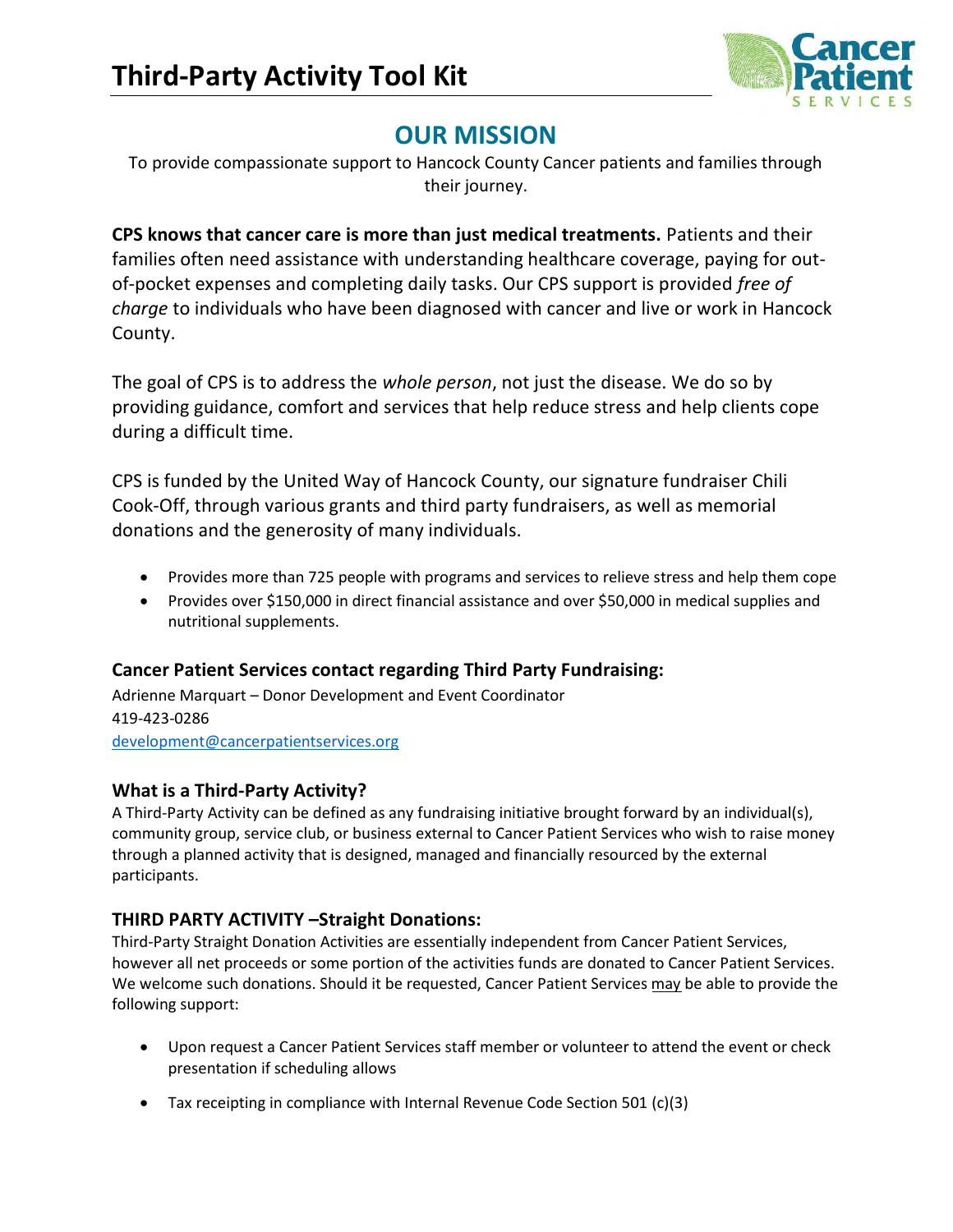

- Promotion via the CPS website calendar, social media and inside the office
- Printed materials about CPS that provide information regarding our mission, programs and services
- Provide CPS logo for promotional materials
- Provide an endorsement letter for soliciting auction items, sponsors or licenses

#### THIRD-PARTY EVENT IDEAS

Listed below are ideas of ways you can help raise funds and awareness for CPS. By no means must you stick to this list. Let your creativity guide you!

- Host a fundraiser: Car Wash, bake sale, or donate a percentage of money earned during an event-the possibilities are endless!
- Collect Donations: Set out collection jars during events, next to cash registers, etc. to for event attendees and/or customers to help you support CPS.
- Designate Cancer Patient Services as the beneficiary for your event: Donate a portion of your proceeds from your annual event, your businesses weekend/monthly/quarterly sales, food sales at a sporting event, etc.

## THIRD-PARTY FUNDING OPPORTUNITIES

Here are some examples of areas that your funding would impact. If you would like more information on any of the programs or services listed below or would like to inquire about funding another area, please contact us.

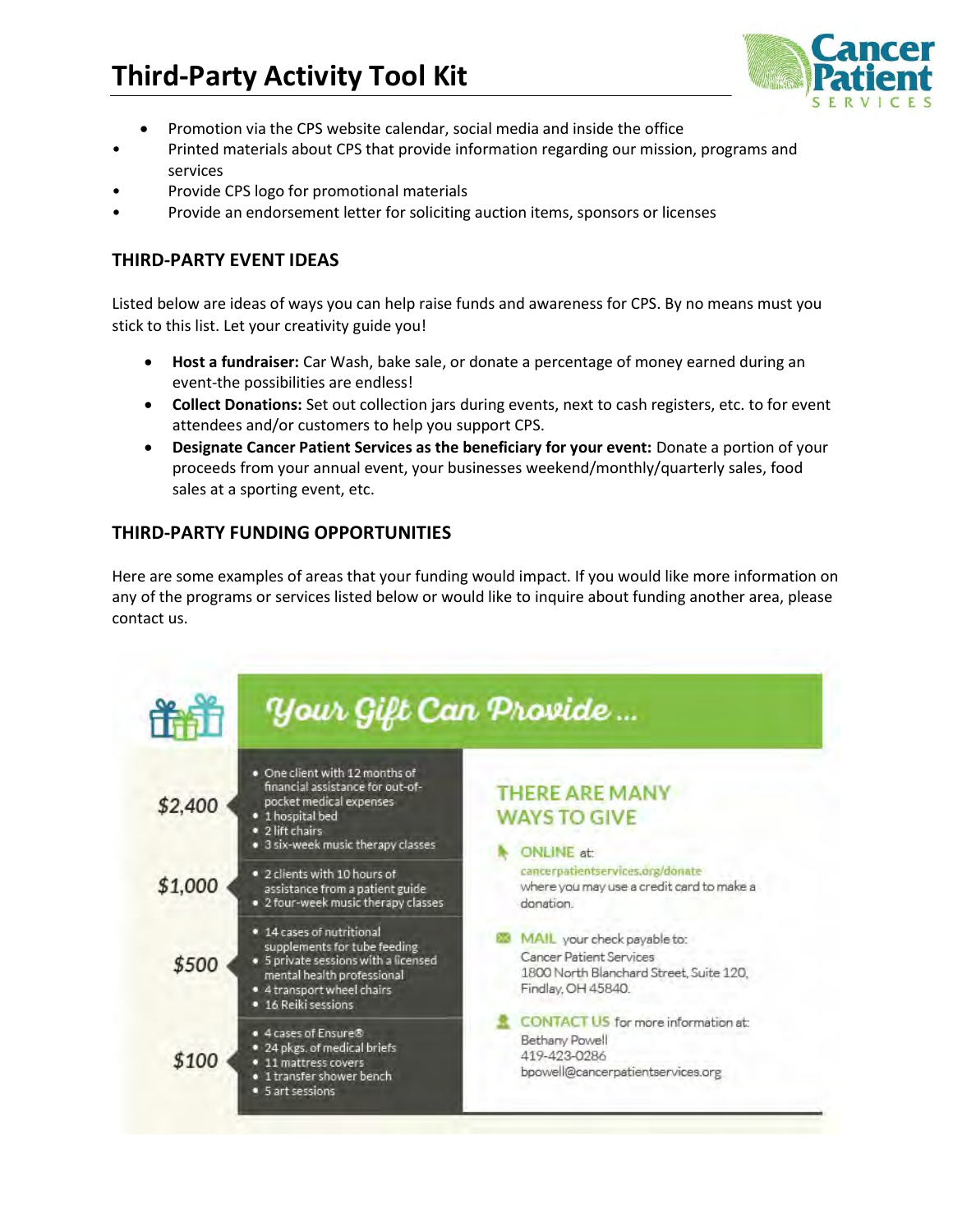f you wish to hold a fundraiser with net proceeds or a portion thereof being donated to Cancer Patient Services, we ask you to follow the guidelines below:

- 1. Cancer Patient Services encourages fundraising events that are consistent with our good image.
- 2. To conduct an event, you are required to complete an application, included as Appendices A & A1. Once you submit your application, we will review it and respond within one week. If the application is approved, we will provide you with a Letter of Agreement. This may be shown to potential donors, sponsors and volunteers.
- 3. Any organization/group that is donating a portion of their net proceeds rather than the full amount, must state exactly how much, either in a percentage or a specific dollar amount on the application form.
- 4. Any organization/group wishing to use the Cancer Patient Services or logo on any materials, including advertising, must receive Cancer Patient Services approval prior to production.
- 5. Cancer Patient Services must not be party to any liability coverage without prior knowledge and approval.
- 6. The sponsoring organization/group agrees to underwrite all costs of the special event or promotion and to secure such underwriting. Cancer Patient Services shall incur no costs unless otherwise agreed in writing prior to the special event or promotion.
- 7. The organization/group is responsible for obtaining appropriate licenses (i.e. raffles, alcohol etc). For information on how licensing may be obtained go to http://liquorcontrol.ohio.gov/liquor12c05.htm
- 8. Cancer Patient Services agrees to provide the sponsoring organization/group with appropriate recognition commensurate with the size of their gift as per our Donor Recognition Policy.
- 9. The sponsoring organization/group agrees to handle all monetary transactions for the special event or promotion and to present the proceeds to the Cancer Patient Services within 30 days of the completion of the event or as agreed in writing to Cancer Patient Services. The preferred method of payment is a check or money order payable to the Cancer Patient Services. Attached to the payment, should be a list of donors and donations of materials and supplies. Appendix B provides a format for the Donor List. This is included in the package. Appendix C, also included in your package, a form to keep track of material donations (i.e. Food donations, door prizes, printing). This form requires a value for the items. If a material donor requires a tax receipt, documentation for the donation (e.g. invoice/bill) must be provided to the Cancer Patient Services.
- 10. Appendix D provides a format for evaluating both the organization/group's event and the tools that Cancer Patient Services provided to the Third Party. The organization must complete "The Report to Cancer Patient Services" and the "Third Party Activity Report" and submit it with their final donation.
- 11. Tax receipts can be provided for any cash donation of \$10 or more. We provide tax receipts in accordance with Internal Revenue Code Section 501 (c)(3). In Appendix E is a copy of the Cancer Patient Services tax exempt letter. Please direct any questions to Cancer Patient Services Staff.
- 12. The sponsoring organization/group agrees to ensure that all materials borrowed are returned promptly and in the same condition they were received. The sponsoring organization/group agrees to accept responsibility for damage or loss of materials borrowed from Cancer Patient Services.

Acceptance of the above Guidelines by the [Third Party Group]: Signature: Date:

Appendix A: Third Party Fundraising Application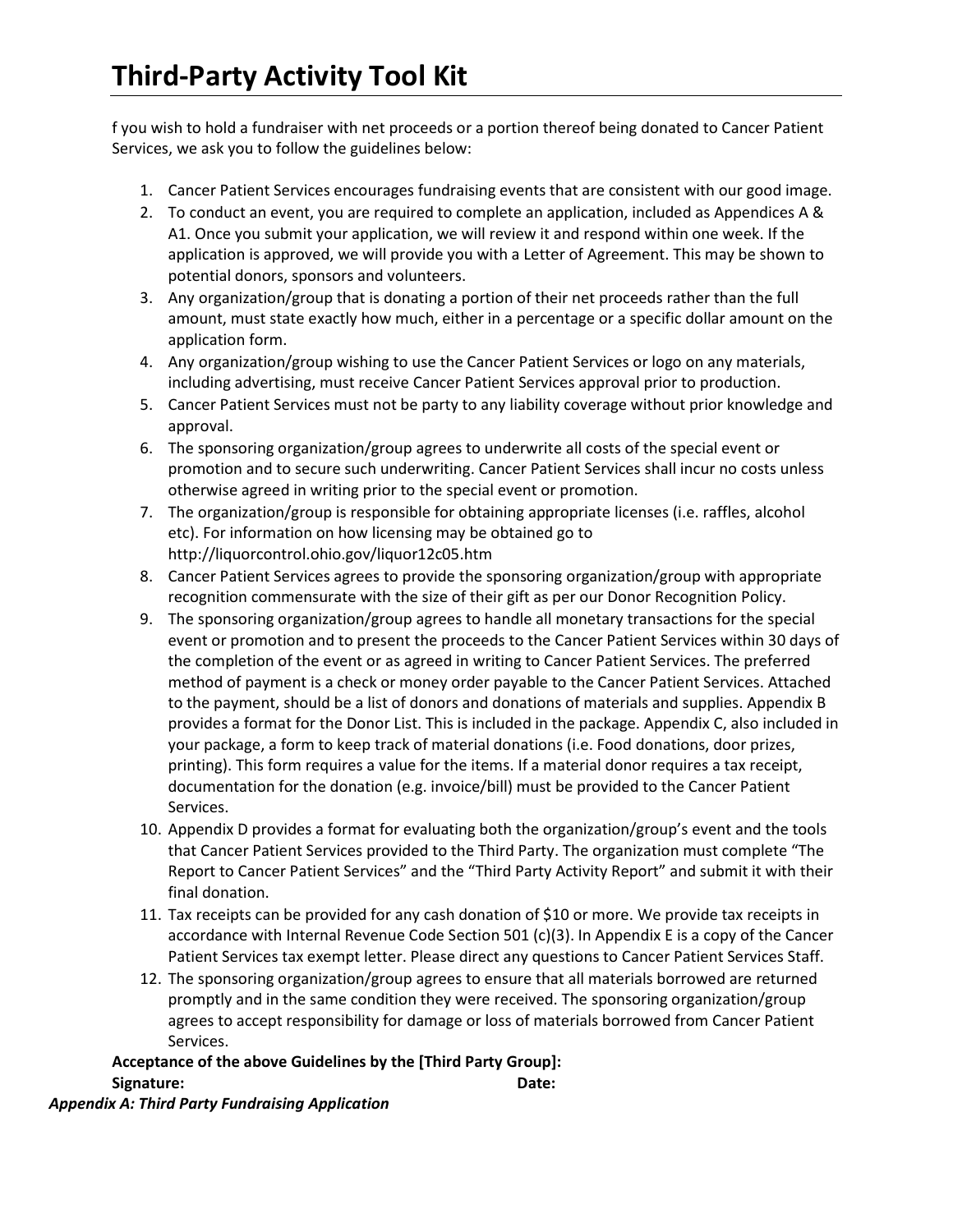| <b>Contact Information</b>                      |                                       |
|-------------------------------------------------|---------------------------------------|
| Name of Organization, Business or Individual    |                                       |
| <b>Contact Person Name</b>                      |                                       |
| <b>Street Address</b>                           |                                       |
| City/State/Zip Code                             |                                       |
| Home Phone                                      |                                       |
| <b>Work Phone</b>                               |                                       |
| <b>E-Mail Address</b>                           |                                       |
| <b>Activity Information</b>                     |                                       |
| Type Of Activity You Wish To Do                 |                                       |
| Date Of Activity                                |                                       |
| Location                                        |                                       |
| Brief Description Of Activity (Describe how     |                                       |
| money will be raised)                           |                                       |
|                                                 |                                       |
|                                                 |                                       |
|                                                 |                                       |
|                                                 |                                       |
|                                                 |                                       |
| Event Timeline (Please provide as much details  |                                       |
| as possible)                                    |                                       |
| <b>Cancellation Plan</b>                        |                                       |
|                                                 |                                       |
|                                                 |                                       |
|                                                 |                                       |
| <b>Project Plan</b>                             |                                       |
| Objective                                       |                                       |
|                                                 |                                       |
|                                                 |                                       |
| <b>Target Group</b>                             |                                       |
|                                                 |                                       |
| Publicity/Promotion (e.g. brochures, print ads, |                                       |
| media)                                          |                                       |
|                                                 |                                       |
|                                                 |                                       |
| <b>Request Form Cancer Patient Services:</b>    | Education Materials                   |
|                                                 | Foundation Rep to attend event $\Box$ |
|                                                 | Other:                                |
|                                                 |                                       |
|                                                 |                                       |
|                                                 |                                       |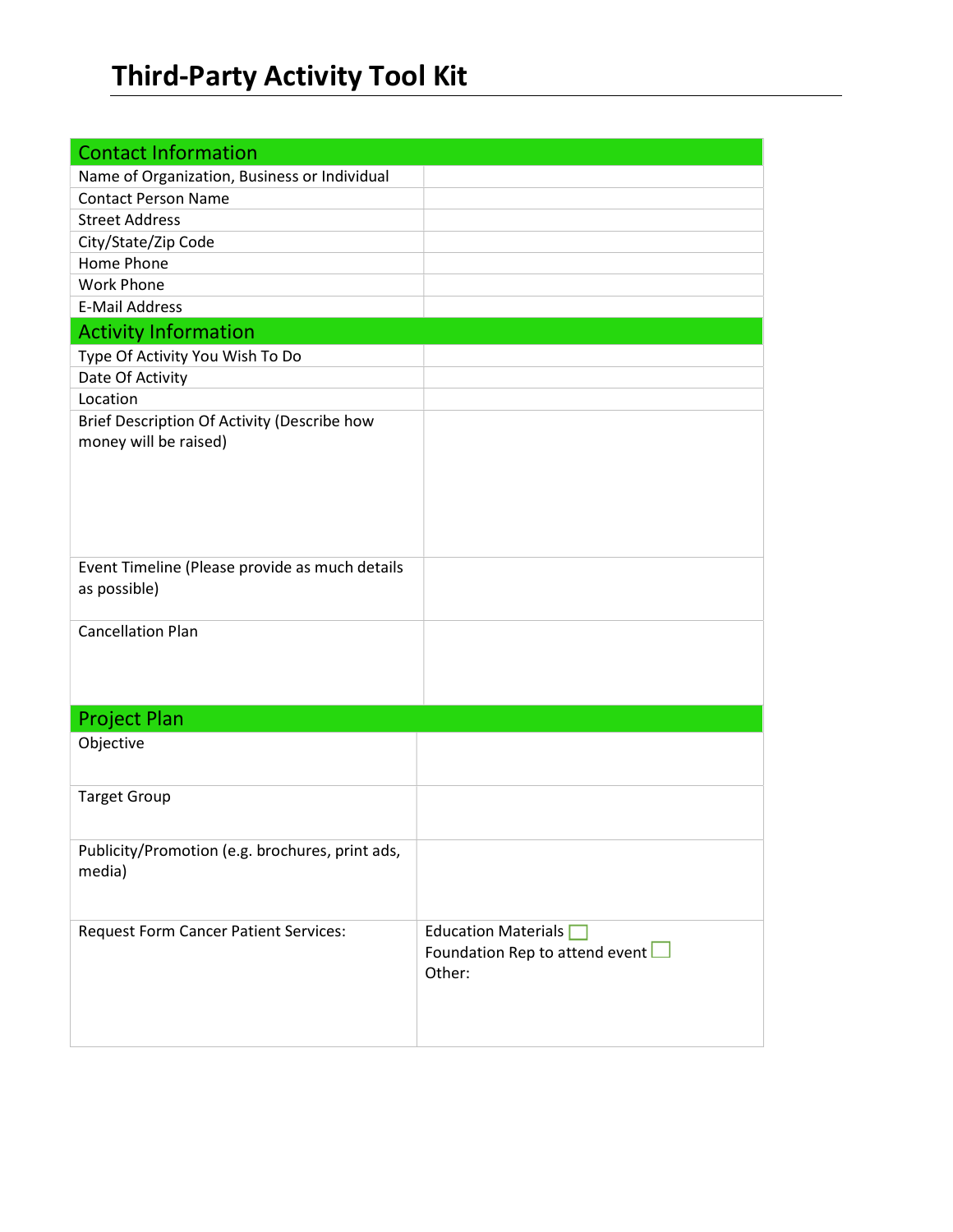

1

| What Support do you expect from Cancer<br>Patient Services? (volunteers, materials, staff<br>ect.)                          |                                                                                  |
|-----------------------------------------------------------------------------------------------------------------------------|----------------------------------------------------------------------------------|
| Is Cancer Patient Services the sole beneficiary<br>from this event?                                                         | $\Box$ Yes<br><b>No</b><br>If no, name other organizations that will<br>henefit: |
| Please include a copy of your budget, listing revenues and expenses. You may use your own<br>format or the format attached. |                                                                                  |
| <b>Agreement and Signature</b>                                                                                              |                                                                                  |
| Name (printed)                                                                                                              |                                                                                  |
| Signature                                                                                                                   |                                                                                  |
| Date                                                                                                                        |                                                                                  |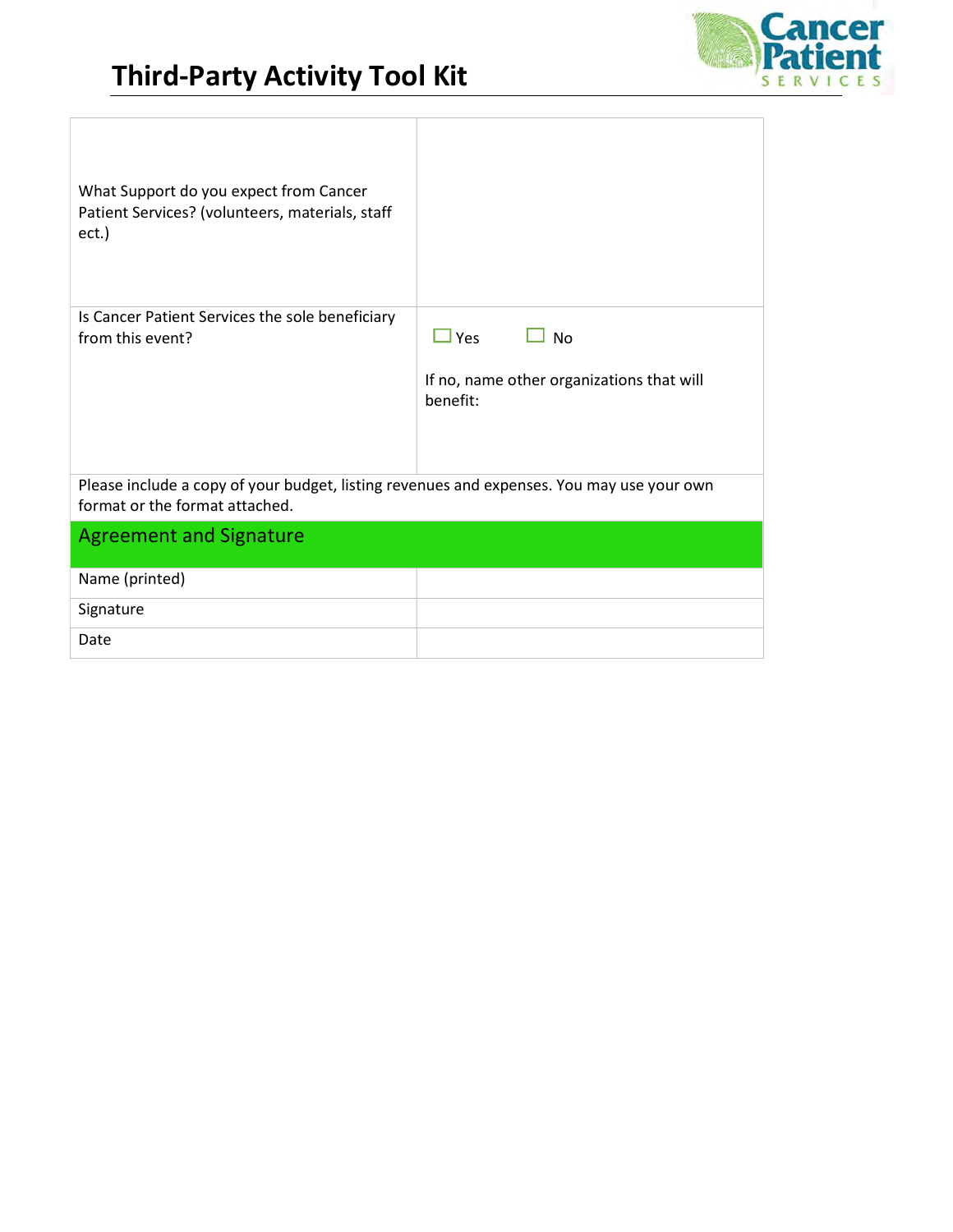**Appendix A1: Third Party Fundraising Proposed Budget** 



Sources of Revenue:

|                   | \$                    |
|-------------------|-----------------------|
|                   | $\frac{1}{2}$         |
|                   | $\frac{1}{2}$         |
|                   |                       |
|                   | $\frac{1}{2}$         |
|                   | $\sharp$              |
|                   | $\frac{1}{2}$         |
|                   | $\zeta$               |
|                   | $\sharp$              |
|                   | $\sharp$ and $\sharp$ |
| (A) Total Revenue | Ś                     |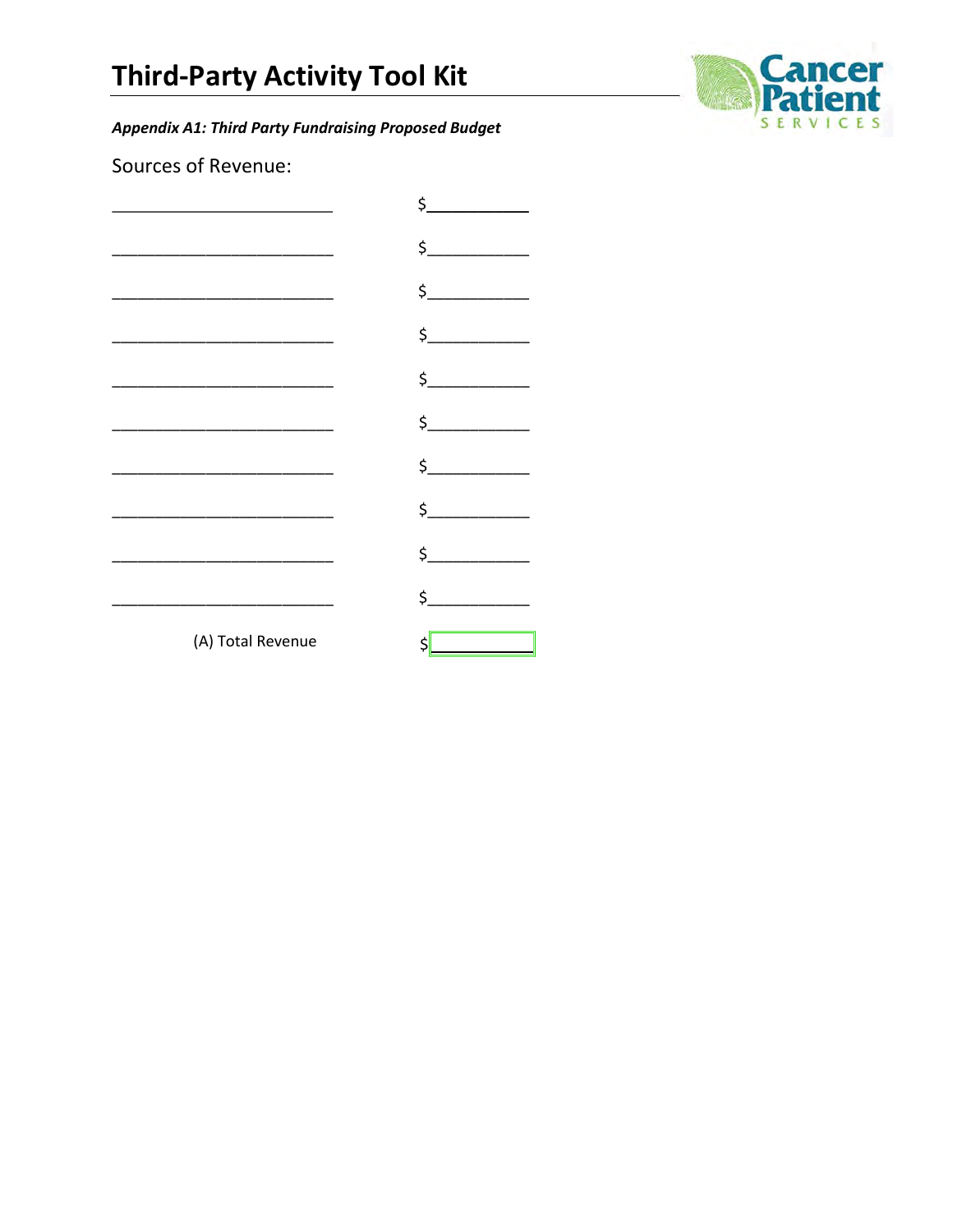



**Expected Donated Materials - Goods & Services** 

| (B) Total Donated Materials  |  |
|------------------------------|--|
| (C)Total Gross Revenue (A+B) |  |

Expenses Itemized:

|                                                   | ς        |  |
|---------------------------------------------------|----------|--|
|                                                   | \$       |  |
|                                                   | \$_      |  |
|                                                   | $\sharp$ |  |
|                                                   | \$_      |  |
|                                                   | \$       |  |
| (D) Total Expenses                                |          |  |
| (E) Total Net Revenue (C-D)                       | \$       |  |
| <b>Total Donation To Cancer Patient Services:</b> |          |  |

 $\frac{1}{2}$ 

 ${\sf OR}$ 

Percentage of Proceeds:  $\sqrt{8}$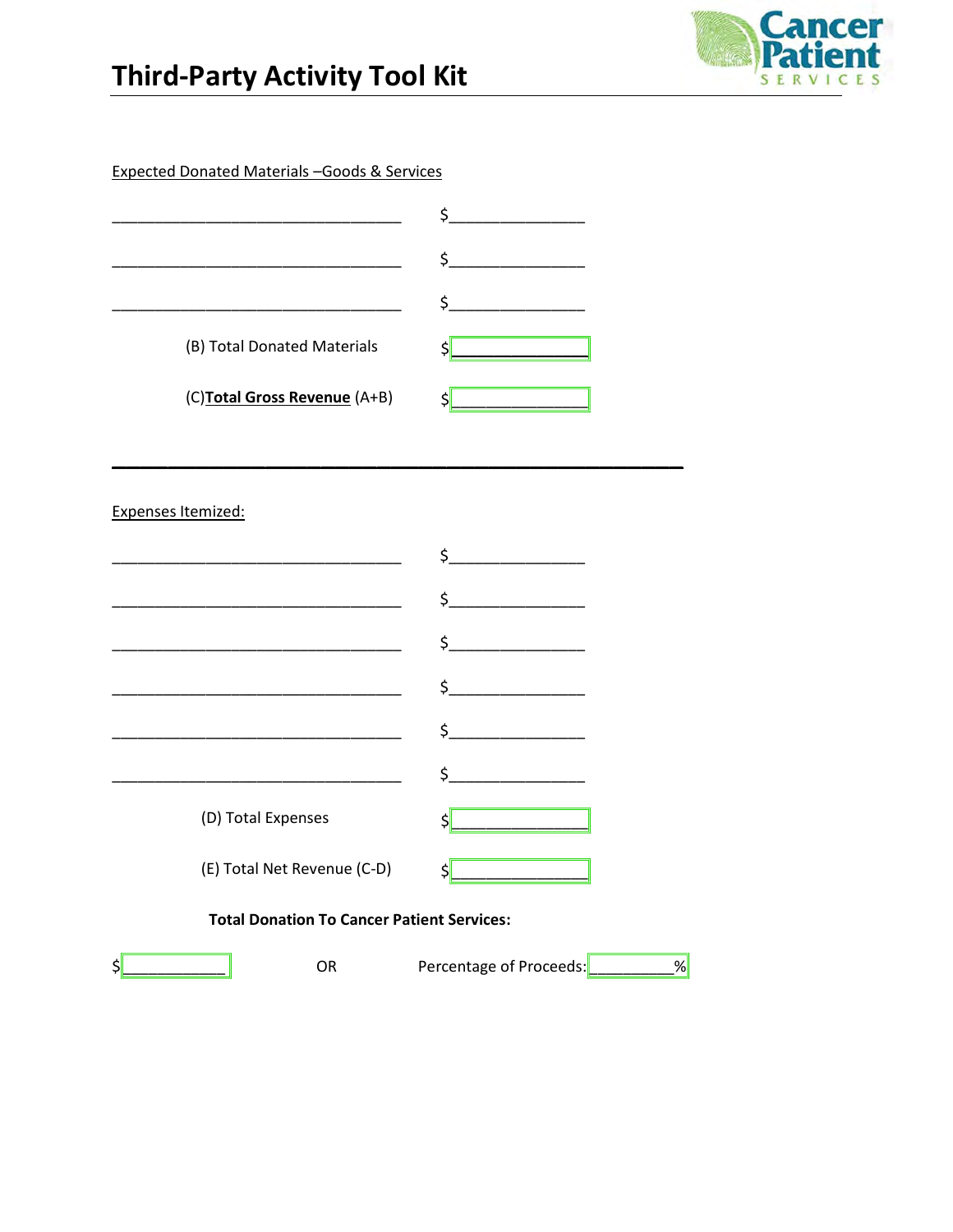

Appendix B: Third Party Fundraising Donor List

Organization: \_\_\_\_\_\_\_\_\_\_\_\_\_\_\_\_\_\_\_\_\_\_\_\_\_\_\_\_\_\_\_\_\_\_\_\_\_\_\_\_

Event:\_\_\_\_\_\_\_\_\_\_\_\_\_\_\_\_\_\_\_\_\_\_\_\_\_\_ Date:\_\_\_\_\_\_\_\_\_\_\_\_\_\_\_\_\_\_\_\_

Please make checks payable to Cancer Patient Services

Please provide the following information so the receipts can be issued correctly:

| Date | Donor<br><b>Name</b> | <b>Address</b> | \$ Amount<br>of Gift | <b>Types of</b><br><b>Donation</b><br>Check/Cash | Email |
|------|----------------------|----------------|----------------------|--------------------------------------------------|-------|
|      |                      |                |                      |                                                  |       |
|      |                      |                |                      |                                                  |       |
|      |                      |                |                      |                                                  |       |
|      |                      |                |                      |                                                  |       |
|      |                      |                |                      |                                                  |       |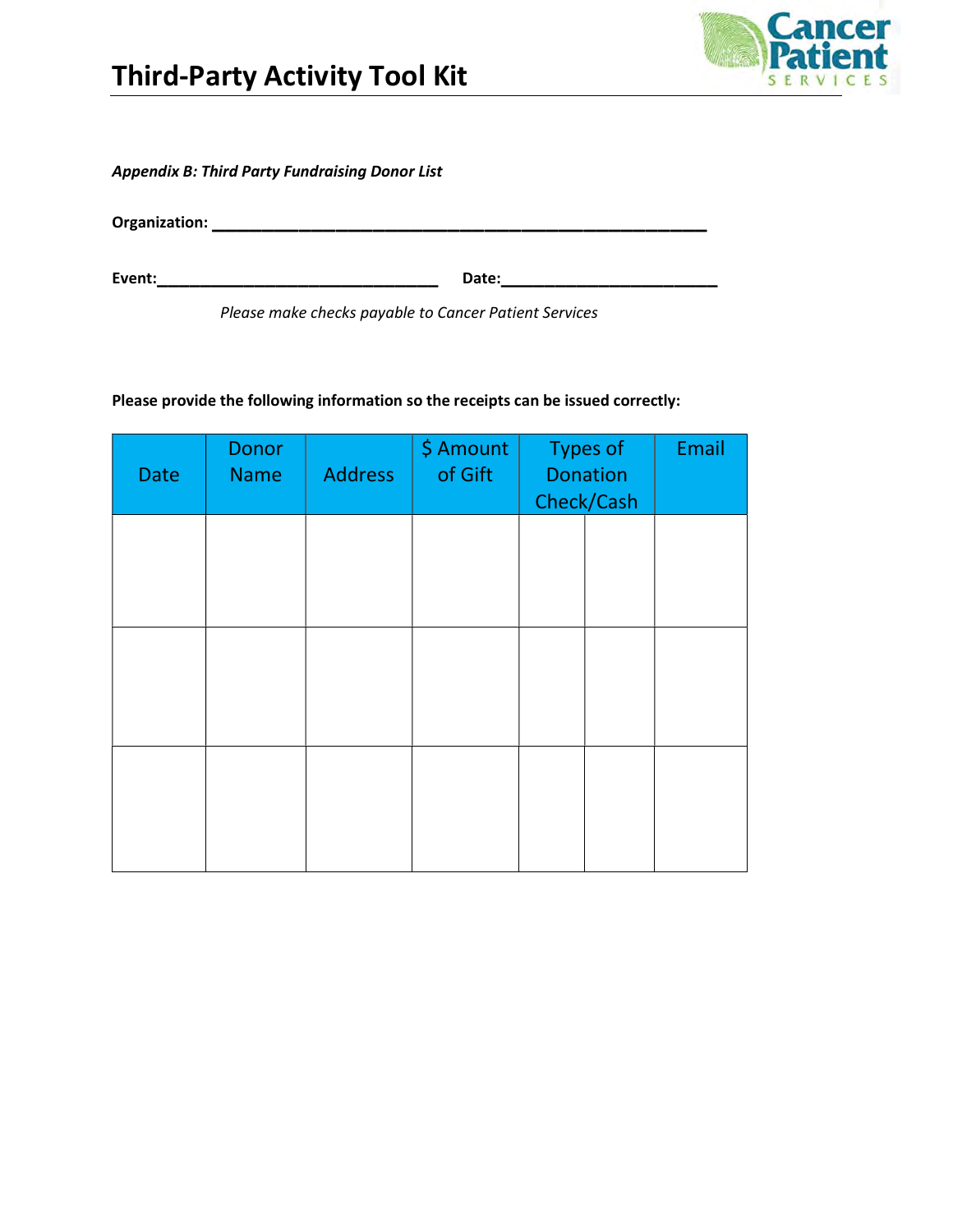

#### Appendix C: Third Party Gift and In-Kind donors

| Organization: |       |
|---------------|-------|
|               |       |
| Event:        | Date: |

Contact Name:\_\_\_\_\_\_\_\_\_\_\_\_\_\_\_\_\_\_\_ Phone:\_\_\_\_\_\_\_\_\_\_\_\_\_\_\_\_\_\_\_

| <b>Donor Information</b>           |    |
|------------------------------------|----|
| Name:                              |    |
| Email:                             |    |
| <b>Street Address:</b>             |    |
| City/State/Zip                     |    |
| Phone Number:                      |    |
| Fax:                               |    |
| Donated Item:                      |    |
| Purpose of Donation:               |    |
| (Auction/Door Prize)               |    |
| Date of Donation: (year/month/day) |    |
| Value of Donation: (retail)        | \$ |

Photocopy As Needed

To be Submitted by the Third Party with payment of donation